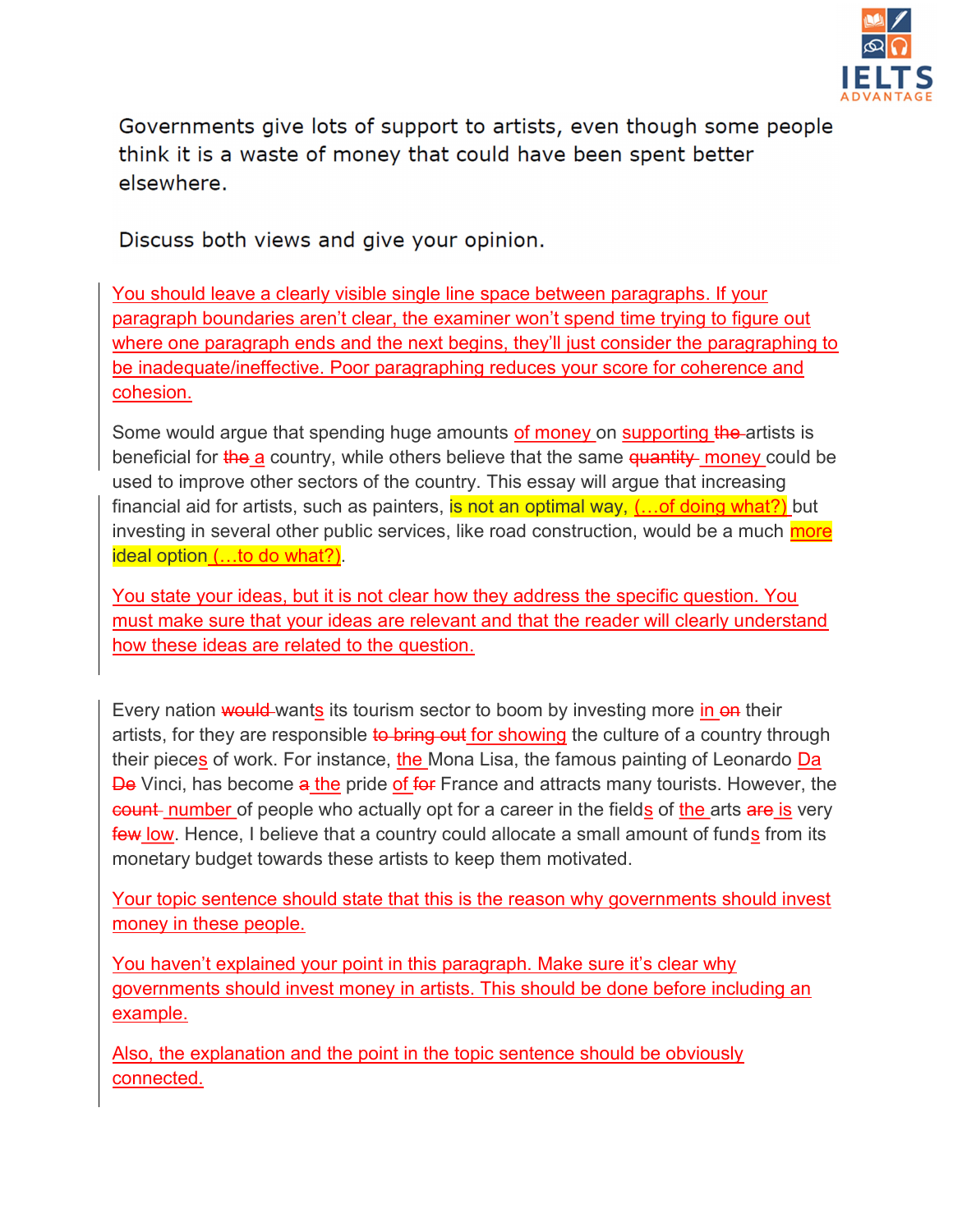

Most countries don't have a very well-developed infrastructure, making it difficult for its citizens to carry on out their daily routines. An increased investment on these by governments in a country's infrastructure can help improve the economic state of the country. For instance, the quality of roads in India gets worse during because of the rains, making commutation commuting more problematic for people. more problematic. As per a research from According to The Times of India, 60% of the population shuns avoids-road travelling by road in the rainy season to avoid delays. Thus, I believe the Government should divert its funds towards better road facilities, which would mean improved roads to travel on and access to transportation in previously inaccessible areas.

Your topic sentence should state that this is the reason why governments should allocate the money in this area.

You should make sure you understand the difference between explaining how something will happen and stating the desired outcome as you've done in the second sentence of this paragraph.

You have developed your idea to a certain extent, by adding an example, but extra ideas, such as the relationship with the economy, aren't necessary unless you're going to develop them further.

In conclusion, Although although expending money on the artists can promote the tourist industry of a country, but focusing more on the infrastructure should be the priority of a nation for its so as to encourage commercial growth.

Excellent. You have summarised your main ideas well and your opinion is very clear.

#### Task Response - Band 6

You have answered the question and there is some good development in your response.

The points you've chosen for your essay are relevant, but to get a band 7, you need to develop these points clearly in both paragraphs.

In your supporting paragraphs, the explanations and examples need to be relevant to the point you're making. None of them can be vague or irrelevant if you are to score a band 7.

Suggestions- this should all be taken care of when you're making the plan because you will need to focus on everything else when you're writing the essay.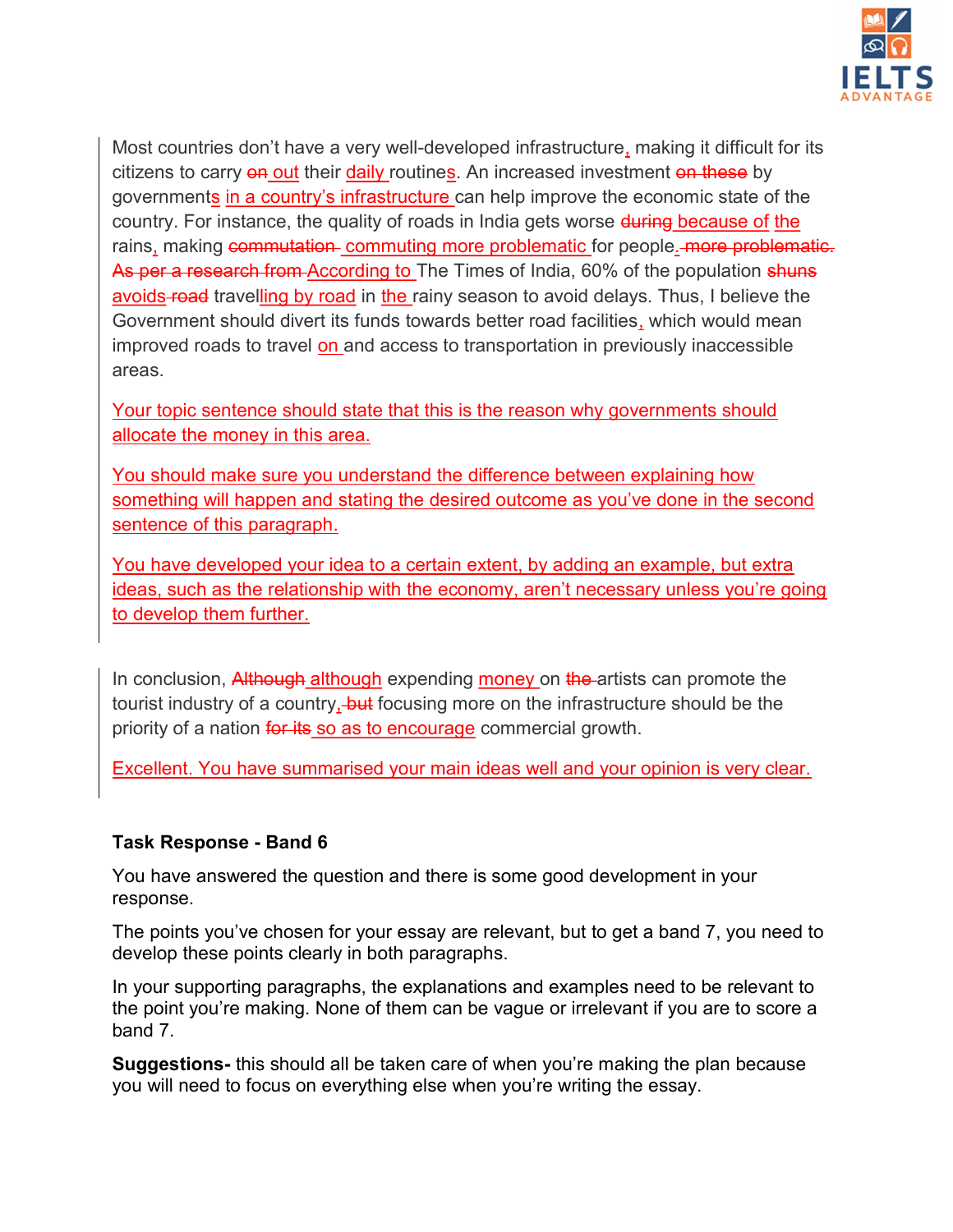

I would advise you to be stricter with yourself when you are choosing how to explain and exemplify your points. Ask yourself if the explanations and examples are related to your specific point or just the topic in general, ask yourself how they will help the reader to understand your point more clearly, and ask yourself if it is necessary to include them.

Your opinion should be clear in every paragraph of the essay.

## Coherence and Cohesion- Band 6

You arrange information and ideas coherently and there is a clear overall progression. However, there is no central topic to the supporting paragraphs and this makes it difficult to follow your argument.

The second paragraph is particularly confusing and it is not clear how this supports your thesis.

Your use of cohesive devices is generally effective.

You use paragraphing logically.

Suggestion- Your main problem is coherence (whether the essay is easy to understand). You can improve this in several ways. You have a clear thesis (opinion in the introduction) that helps the reader understand your point of view, but the rest of the essay must clearly support this thesis.

Your supporting paragraphs should have one (two at the most) main central topic. This will also make it easier for people to understand your essay.

# Vocabulary- Band 6

It is easy to understand the ideas you're communicating in your essay and you have used some vocabulary well, but the number of mistakes that you've made means that you wouldn't get a band 7 for vocabulary for this essay.

You are right to try pushing yourself to use less common words, but if you push yourself too far, as you've done while writing this essay, then you will start to make mistakes with your choice of words.

Suggestions- The most important thing, for now, is to work on your accuracy. If you're to get a band 7, you need to make fewer mistakes and this means you'll have to pay more attention to this when writing essays in future.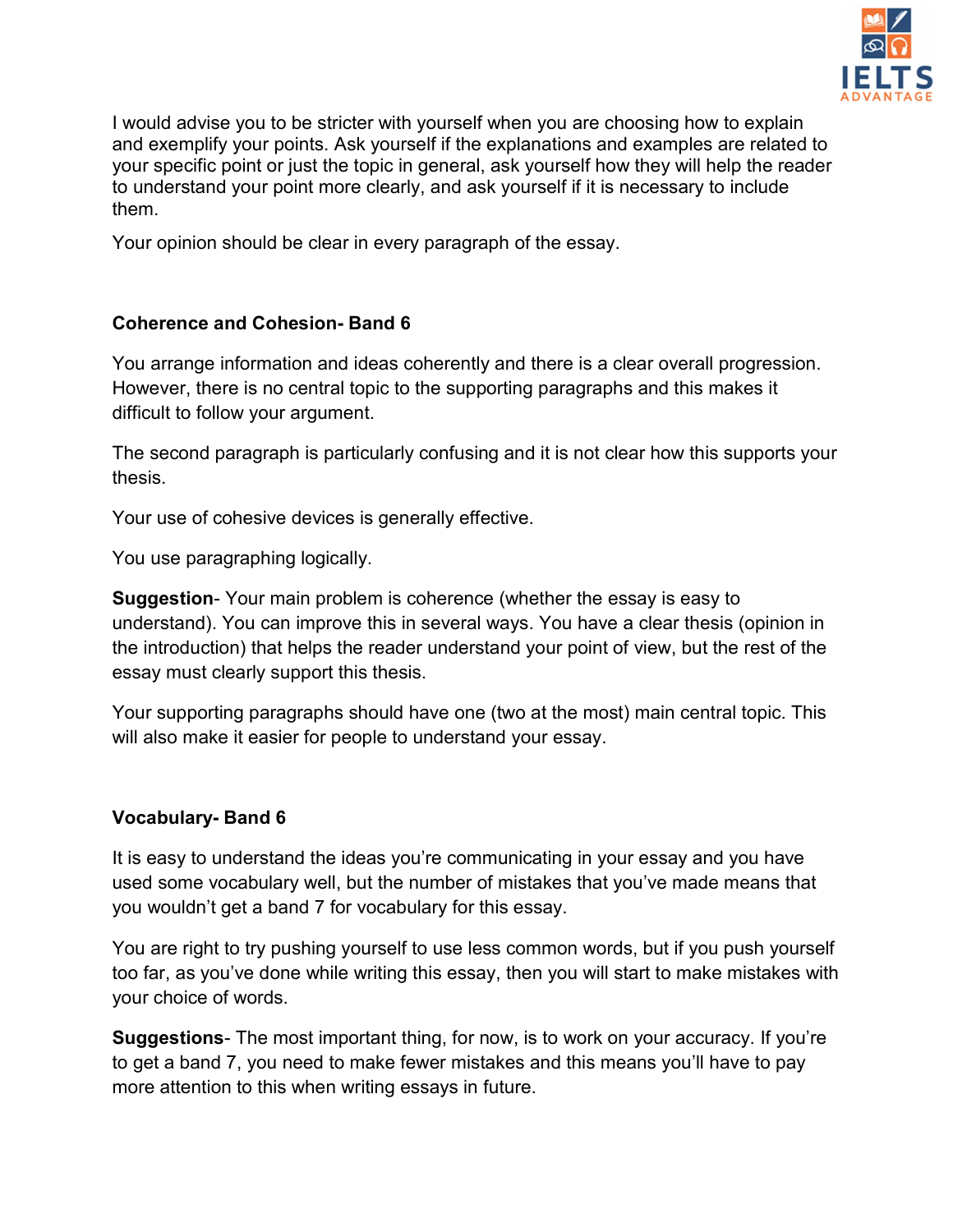

The short-term solution is to only use words that you understand completely and the long-term solution is to improve your overall level of vocabulary through immersion in the language and actively studying to expand your range.

## Grammar- Band 6

You've used a good range of grammatical structures and you've written enough complex sentences to get a band 7 for grammar, but this isn't going to happen until you stop making small mistakes in so many sentences.

You need to have errors in less than half of your sentences to get a band 7. This doesn't mean less than half of your grammar has no mistakes, it means that half of the sentences in your essay will have absolutely no grammatical mistakes whatsoever.

**Suggestions-** You really need to determine why you are making mistakes in so many of your sentences and ensure that you're doing everything in your power to stop this from happening in the real test.

If it's because you don't know how to use these grammatical structures correctly, then you need to spend time learning how to do this.

If it's because you weren't paying enough attention while writing, then you need to adjust your focus while you write your essays.

If it's because you didn't notice the mistakes, then you need to be more cautious when checking for errors.

If it's for another reason, then you need to make yourself aware of what that reason is and then make sure that you are reacting to this information appropriately.

## Overall- Band 6

Overall, this was a very good essay, but you could improve it in the following ways:

- Reduce the number of main ideas in your main body paragraphs.
- Develop your main ideas with clear explanations.
- Use an appropriate paragraph structure.

Reduce the number of vocabulary mistakes you are making by only using words and phrases you are 100% sure about.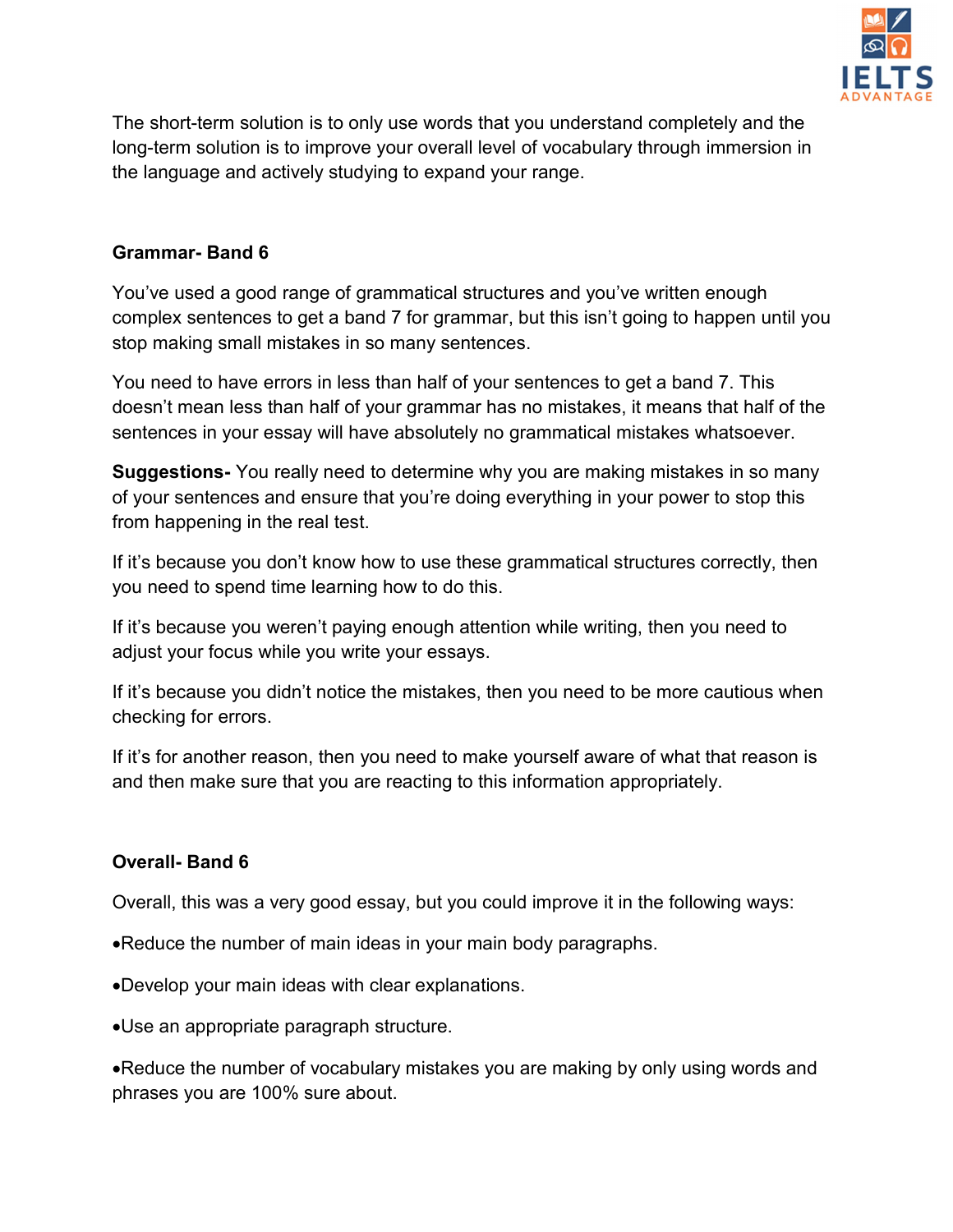

Reduce the number of grammar mistakes you are making by reading each sentence immediately after you write it to check that it makes sense.

Proofread your whole essay at the end.

Analyse the question before starting to write to make sure that you are answering the specific question being asked.

Plan your answers for 5-10 minutes before writing.

## Suggested Resources:

Planning- http://ieltsadvantage.com/2015/07/02/how-to-plan-an-ielts-essay/

Main body paragraphs- http://ieltsadvantage.com/2015/05/21/write-supportingparagraph-ielts/

Question analysis- http://ieltsadvantage.com/2015/03/05/how-to-understand-analyseielts-writing-task-2/

Introduction- http://ieltsadvantage.com/2015/03/05/how-to-write-introduction-ieltswriting-task-2/

Conclusion- http://ieltsadvantage.com/2015/06/14/ielts-writing-conclusions/

Examples- http://ieltsadvantage.com/2015/08/04/using-examples-in-writing-task-2/

Synonyms- http://ieltsadvantage.com/2015/09/01/ielts-synonyms/

Structures- http://ieltsadvantage.com/2015/03/03/ielts-writing-task-2-essay-structures/

Discuss both views- http://ieltsadvantage.com/2015/03/18/writing-task-2-discussionessay-lesson/

Grammar- http://ieltsadvantage.com/2015/04/20/ielts-grammar-mistakes/

Vocabulary- http://ieltsadvantage.com/vocabulary/